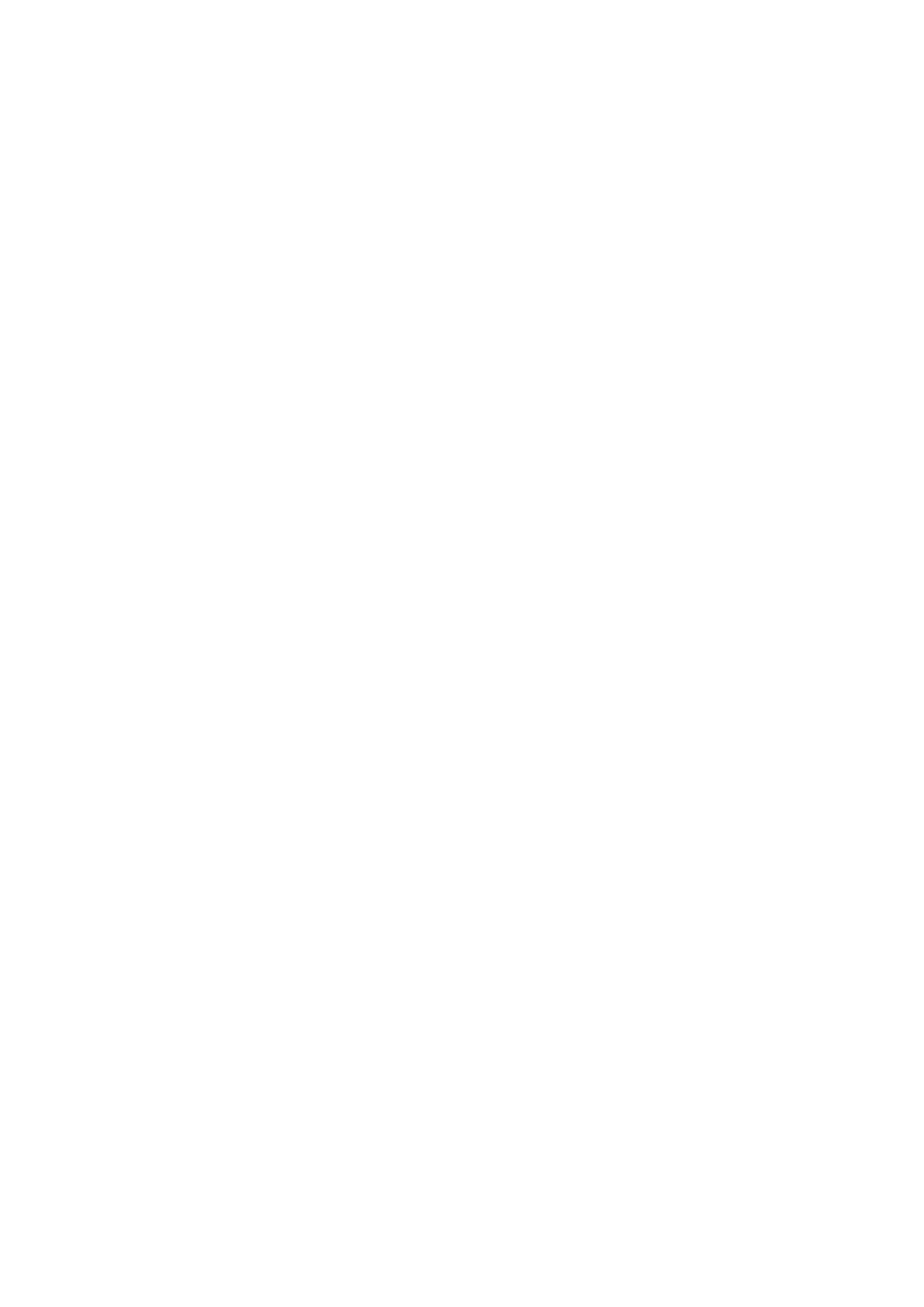#### **Contents**

If you require this document in an alternative format, such as large print, please email [is.skills@ed.ac.uk.](mailto:is.skills@ed.ac.uk)

Copyright © IS 2014

Permission is granted to any individual or institution to use, copy or redistribute this document whole or in part, so long as it is not sold for profit and provided that the above copyright notice and this permission notice appear in all copies.

Where any part of this document is included in another document, due acknowledgement is required.